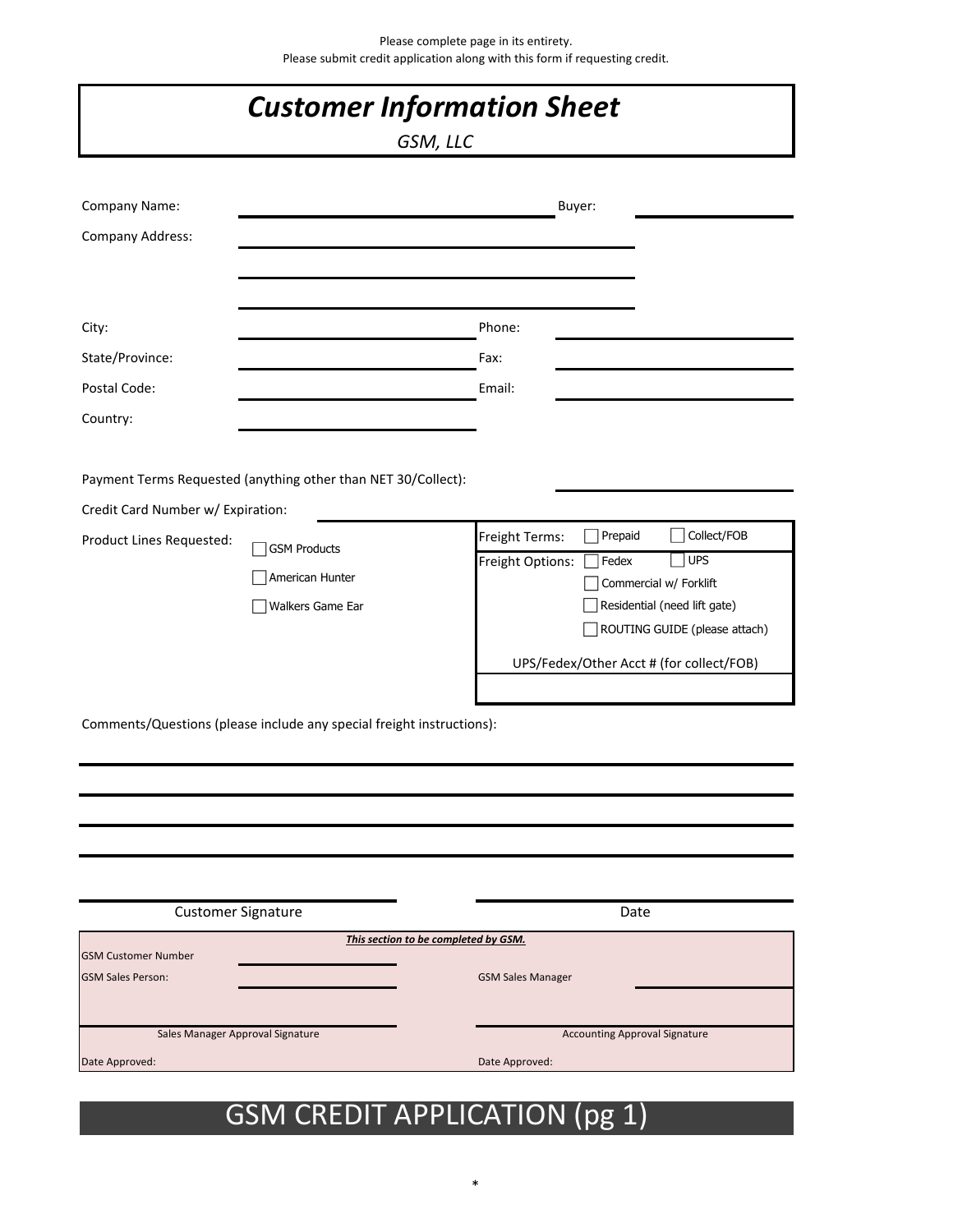## Please complete page in its entirety. Please submit credit application along with this form if requesting credit.

|                                                                                                     |                                                                                             | sheet.                                                                        | The undersigned company is applying for credit with and agrees to abide by the standard terms and conditions as of printed on the bottom of this |  |
|-----------------------------------------------------------------------------------------------------|---------------------------------------------------------------------------------------------|-------------------------------------------------------------------------------|--------------------------------------------------------------------------------------------------------------------------------------------------|--|
| Company Name                                                                                        |                                                                                             |                                                                               |                                                                                                                                                  |  |
| DBA (if different)                                                                                  |                                                                                             |                                                                               |                                                                                                                                                  |  |
| <b>Contact Person</b>                                                                               |                                                                                             |                                                                               |                                                                                                                                                  |  |
| Address                                                                                             |                                                                                             |                                                                               |                                                                                                                                                  |  |
| Phone                                                                                               |                                                                                             |                                                                               | Fax                                                                                                                                              |  |
| Federal Tax ID or Social Security Number                                                            | **If tax exempt, please attach certificate**                                                |                                                                               |                                                                                                                                                  |  |
| Type of Business                                                                                    |                                                                                             |                                                                               |                                                                                                                                                  |  |
| Date Business Established                                                                           |                                                                                             |                                                                               |                                                                                                                                                  |  |
| Types of products you will purchase                                                                 |                                                                                             |                                                                               |                                                                                                                                                  |  |
| Amount of credit requested                                                                          |                                                                                             |                                                                               |                                                                                                                                                  |  |
| ARE YOU A:<br>$\Box$ CORPORATION                                                                    | State of incorporation<br>Names, Titles and Addresses of you three chief corporate officers |                                                                               |                                                                                                                                                  |  |
|                                                                                                     |                                                                                             |                                                                               |                                                                                                                                                  |  |
| Name and address of your resident agent                                                             |                                                                                             |                                                                               |                                                                                                                                                  |  |
| PARTNERSHIP<br>Names and addresses of partners                                                      |                                                                                             |                                                                               |                                                                                                                                                  |  |
|                                                                                                     |                                                                                             |                                                                               |                                                                                                                                                  |  |
| SOLE PROPRIETORSHIP                                                                                 |                                                                                             |                                                                               |                                                                                                                                                  |  |
| Are you sales tax exempt?<br>Have you ever had credit with us before?<br>**If yes, under what name? |                                                                                             | Yes<br>Yes                                                                    | No<br>No                                                                                                                                         |  |
| <b>Authorized Purchasers:</b>                                                                       |                                                                                             |                                                                               |                                                                                                                                                  |  |
|                                                                                                     |                                                                                             | Yes                                                                           | $\Box$ No                                                                                                                                        |  |
| Purchase Order required?                                                                            |                                                                                             |                                                                               |                                                                                                                                                  |  |
|                                                                                                     |                                                                                             | <b>GSM CREDIT APPLICATION (pg 2)</b>                                          |                                                                                                                                                  |  |
|                                                                                                     |                                                                                             | TRADE REFERENCES - please provide EMAIL and FAX NUMBERS for faster processing |                                                                                                                                                  |  |
| Reference #1                                                                                        | Name                                                                                        |                                                                               |                                                                                                                                                  |  |
|                                                                                                     | Address                                                                                     |                                                                               |                                                                                                                                                  |  |
|                                                                                                     | Phone                                                                                       |                                                                               | Fax                                                                                                                                              |  |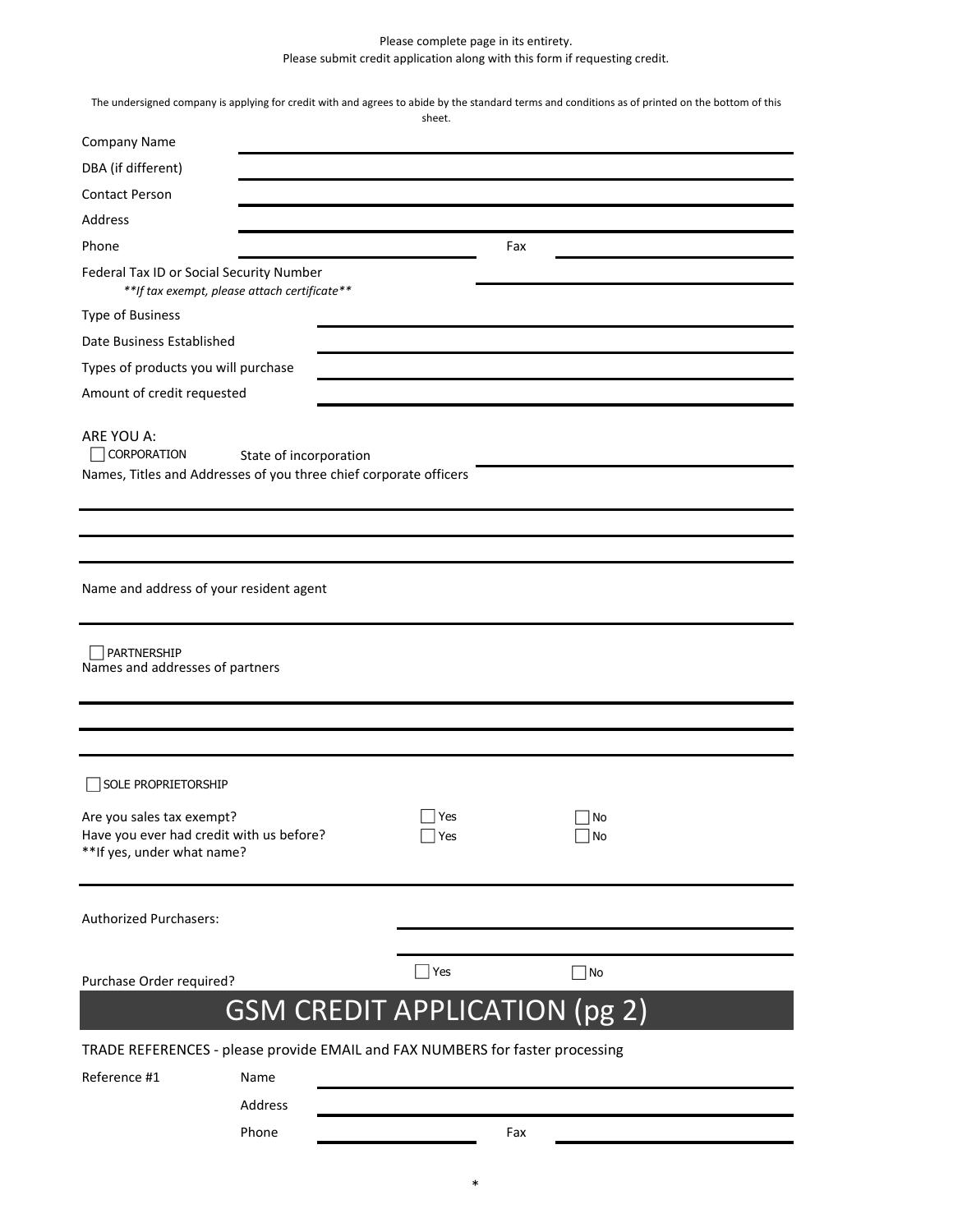#### Please complete page in its entirety. Please submit credit application along with this form if requesting credit.

|                                                                 | Email                 |  |     |  |  |
|-----------------------------------------------------------------|-----------------------|--|-----|--|--|
|                                                                 | Account#              |  |     |  |  |
|                                                                 |                       |  |     |  |  |
| Reference #1                                                    | Name                  |  |     |  |  |
|                                                                 | Address               |  |     |  |  |
|                                                                 | Phone                 |  | Fax |  |  |
|                                                                 | Email                 |  |     |  |  |
|                                                                 | Account #             |  |     |  |  |
|                                                                 |                       |  |     |  |  |
| Reference #1                                                    | Name                  |  |     |  |  |
|                                                                 | Address               |  |     |  |  |
|                                                                 | Phone                 |  | Fax |  |  |
|                                                                 | Email                 |  |     |  |  |
|                                                                 | Account #             |  |     |  |  |
| BANK REFERENCES - please provide all info for faster processing |                       |  |     |  |  |
| Bank #1                                                         | Name                  |  |     |  |  |
|                                                                 | Address               |  |     |  |  |
|                                                                 | Phone                 |  |     |  |  |
|                                                                 | <b>Contact Person</b> |  |     |  |  |
|                                                                 | Account #             |  |     |  |  |
|                                                                 |                       |  |     |  |  |
| Bank #2                                                         | Name                  |  |     |  |  |
|                                                                 | Address               |  |     |  |  |
|                                                                 | Phone                 |  |     |  |  |
|                                                                 | <b>Contact Person</b> |  |     |  |  |
|                                                                 | Account#              |  |     |  |  |
|                                                                 |                       |  |     |  |  |

# GSM CREDIT APPLICATION (pg 3)

I represent that the above information is true and is given to induce to extend credit to the applicant. My company and I authorize to make such credit investigation as sees fit, including contacting the above trade references and banks and obtaining credit reports. My company and I authorize all trade references, banks, and credit reporting agencies to disclose to any and all information concerning the financial and credit history of my company and myself.

I have read the terms and conditions stated below and agree to all terms and conditions.